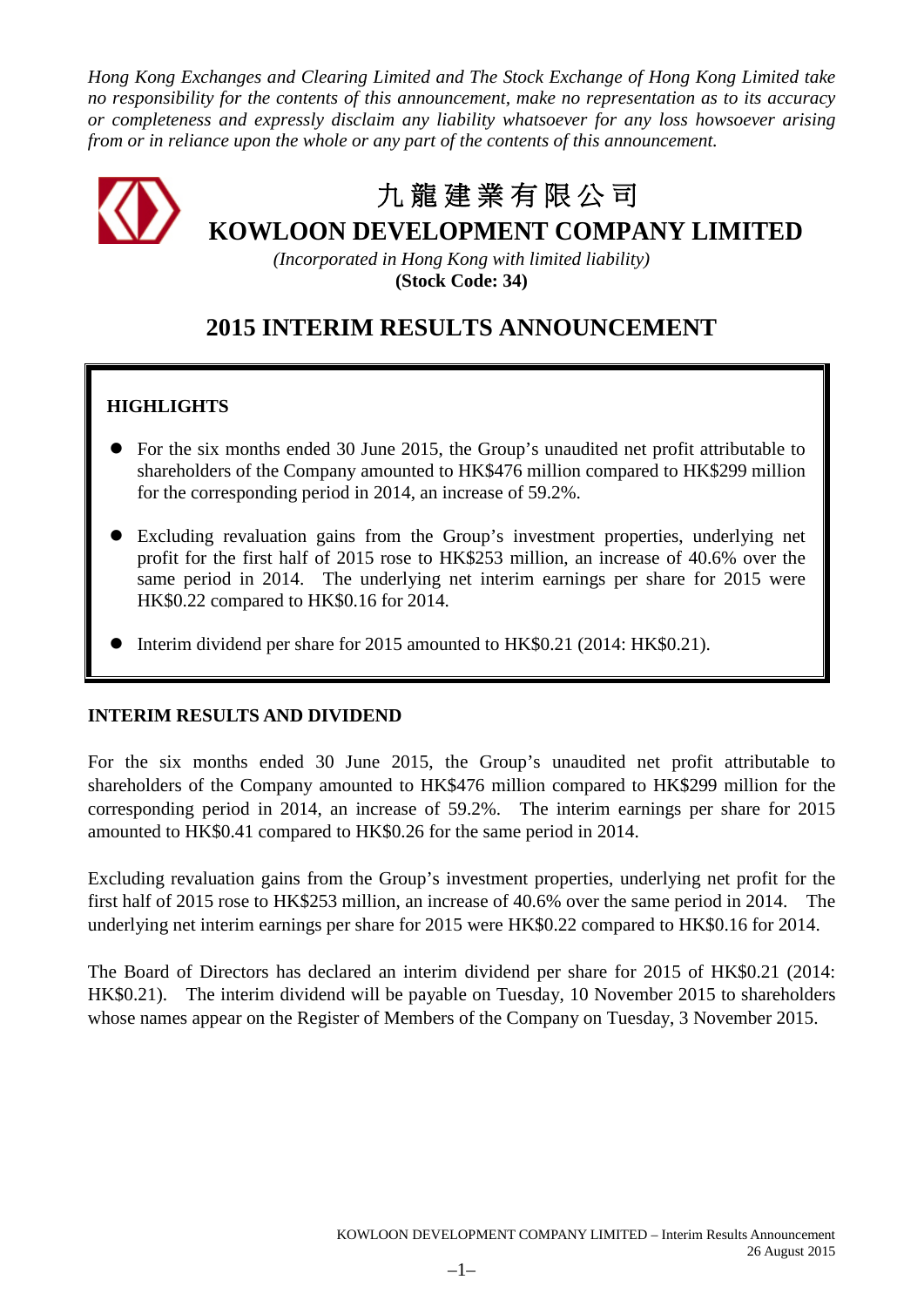### **BUSINESS REVIEW**

The strong momentum in the primary residential market in Hong Kong, which has largely been driven by persistently-low mortgage interest rates and solid latent demand, continued into the first half of 2015. Overall transaction volumes in the primary residential market remained resilient during the first six months of 2015 despite various restrictive measures remained in place and further credit tightening for properties imposed by the Hong Kong Monetary Authority in February 2015.

Following four interest rate cuts by the central bank and a number of home purchase restrictions being eased recently in most cities across the nation, the property market sentiment in Mainland China appears to be improving considerably in the first-tier and some individual cities where both sales volume and prices have been rising throughout the first half of 2015. However, other cities continued to face challenges from the oversupply problem and a slowing economy.

In Macau, the recession deepened, with real gross domestic product contracting over 24% year-on-year in the first quarter of 2015 after falling approximately 10% in the second half of 2014. The economic downturn was largely attributable to the badly hit gaming industry, with gaming revenue posting persistent declines and it also continued to weigh heavily on the performance of the property market, with sales activity remaining sluggish throughout the first half of 2015.

### *Development Property Sales*

For the period under review, a majority of the Group's recognised property development profit was generated from two residential development projects in Hong Kong, namely MacPherson Residence and Cadogan. Total sales combined from these two development projects amounted to approximately HK\$1.3 billion for the first six months of 2015.

In Mainland China, total presales/sales of the Group's two 100%-owned residential and commercial projects in Shenyang, namely The Gardenia and Le Cove City, amounted to RMB663 million in the first half of 2015. Together with the presale of various properties in Mainland China, including the Group's joint venture project in Foshan, a 40%-owned project in Dongguan and a 60% interest project in Huizhou, the Group's total attributable presales/sales amounted to approximately RMB1.5 billion for the first six months of 2015.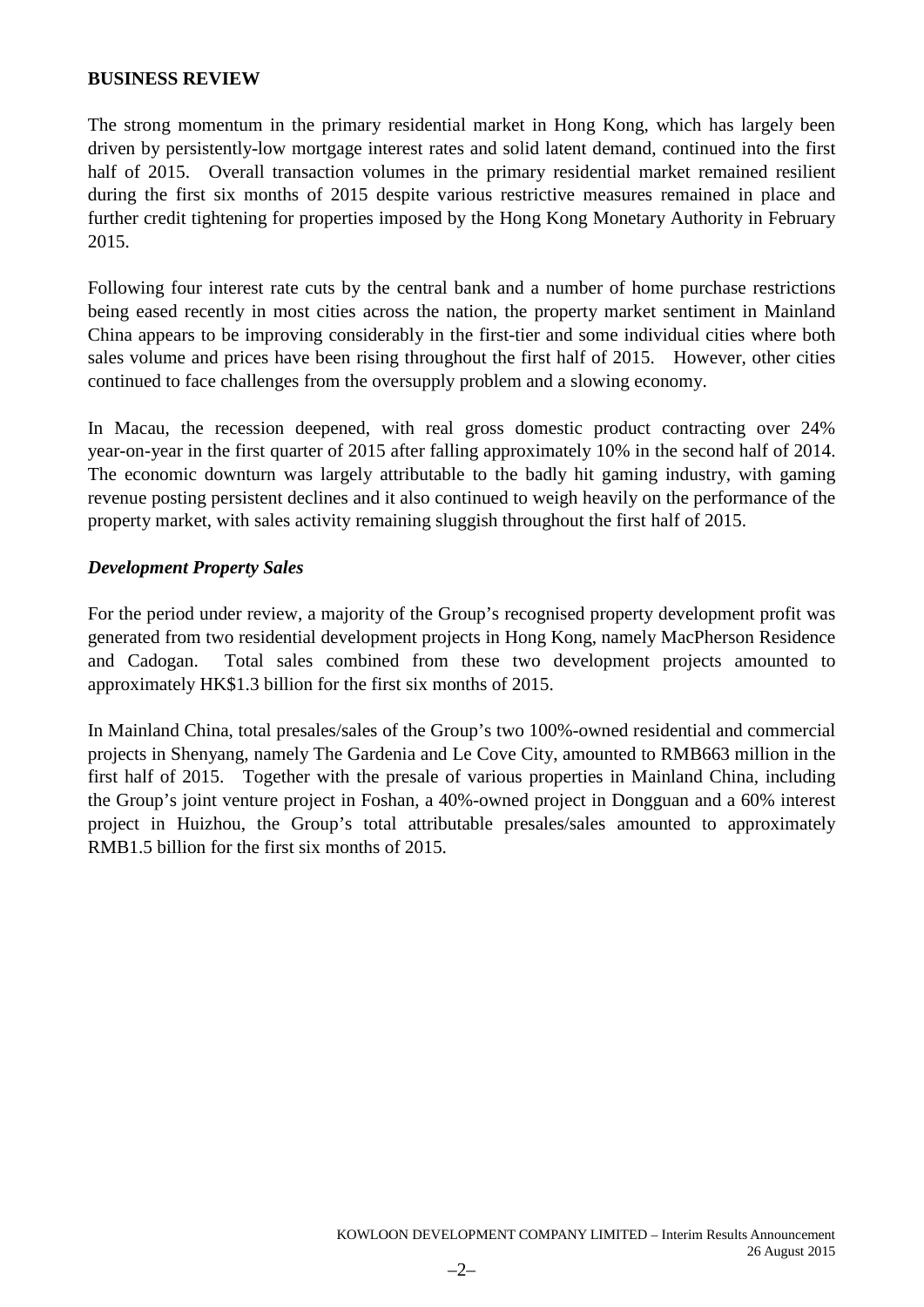### *Property Development*

As announced on 24 July 2015, the Company entered into a letter of intent with Fulleagle Limited, a connected person, regarding the possible acquisition of the proposed new lot to be known as Tseung Kwan O Town Lot No. 121. This acquisition, if it proceeds, will enhance the Group's landbank in Hong Kong.

As of 30 June 2015, the Group's landbank for development exceeded 5 million sq m of attributable gross floor area ("GFA"). The Group's major property projects under planning and development are set out as follows:

| <b>Property</b><br>Project | District/<br><b>City</b>    | <b>Usage</b>                | Approx.<br><b>Total Site</b> | Approx.<br><b>Total</b> | Approx.<br>Remaining | Group's<br><b>Interest</b> | <b>Status</b>                                       | <b>Expected Date of</b><br>Completion |
|----------------------------|-----------------------------|-----------------------------|------------------------------|-------------------------|----------------------|----------------------------|-----------------------------------------------------|---------------------------------------|
|                            |                             |                             | Area                         | <b>GFA</b>              | $GFA^*$              |                            |                                                     |                                       |
| <b>Hong Kong</b>           |                             |                             | $(sq \, \text{m})$           | $(sq \, \text{m})$      | $(sq \, \text{m})$   |                            |                                                     |                                       |
| <b>Upper West</b>          | Tai Kok Tsui,<br>Kowloon    | Residential &<br>retail     | 780                          | 6,600                   | 6,600                | 100%                       | Superstructure<br>work in progress                  | 2015/2016                             |
| South Coast                | Aberdeen.<br>Hong Kong      | Residential                 | 723                          | 5,900                   | 5,900                | 100%                       | Superstructure<br>work in progress                  | 2016/2017                             |
| <b>Upper East</b>          | Hung Hom,<br>Kowloon        | Residential &<br>commercial | 4,038                        | 34,100                  | 34,100               | 100%                       | Foundation work<br>in progress                      | 2018/2019                             |
| Pok Fu Lam<br>Road         | Sai Ying Pun,<br>Hong Kong  | Residential &<br>retail     | 1,388                        | 11,100                  | 11,100               | 100%                       | Foundation work<br>in progress                      | 2019/2020                             |
| Lei Yue Mun                | Lei Yue Mun,<br>Kowloon     | Residential &<br>commercial | 3,240                        | 29,200                  | 29,200               | 100%                       | Preparing for<br>commencement of<br>foundation work | 2019                                  |
| Clear Water<br>Bay Road    | Ngau Chi<br>Wan,<br>Kowloon | Residential &<br>commercial | 19,335                       | 196,400                 | 196,400              | 100%                       | Land premium<br>negotiation in<br>progress          | To be determined                      |

|  |  |  |  | Major Property Projects under Planning and Development |  |
|--|--|--|--|--------------------------------------------------------|--|
|--|--|--|--|--------------------------------------------------------|--|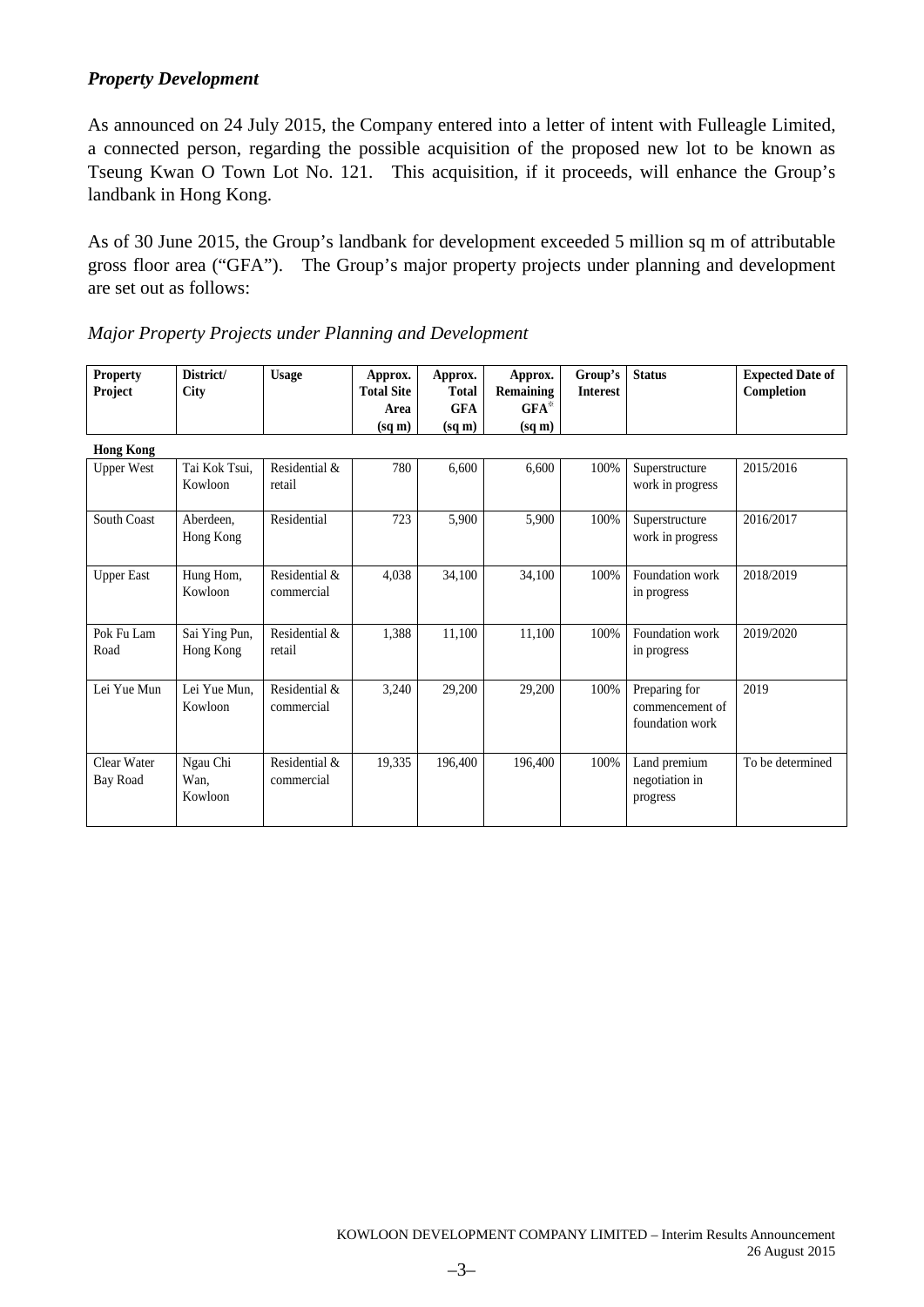### *Major Property Projects under Planning and Development (continued)*

| <b>Property</b><br>Project                       | District/<br>City                      | <b>Usage</b>                | Approx.<br><b>Total Site</b><br>Area<br>$(sq \, \text{m})$ | Approx.<br><b>Total</b><br><b>GFA</b><br>$(sq \, \text{m})$ | Approx.<br><b>Remaining</b><br>$GFA^*$<br>$(sq \, m)$ | Group's<br><b>Interest</b> | <b>Status</b>                                                                                                     | <b>Expected Date of</b><br>Completion                     |
|--------------------------------------------------|----------------------------------------|-----------------------------|------------------------------------------------------------|-------------------------------------------------------------|-------------------------------------------------------|----------------------------|-------------------------------------------------------------------------------------------------------------------|-----------------------------------------------------------|
| <b>Mainland China</b>                            |                                        |                             |                                                            |                                                             |                                                       |                            |                                                                                                                   |                                                           |
| Le Cove City<br>(Shenyang)<br>江灣城<br>(瀋陽)        | Hun Nan Xin<br>District,<br>Shenyang   | Residential &<br>commercial | 165,303                                                    | 712,000                                                     | 544,800                                               | 100%                       | Construction work<br>for the third and<br>the fourth phases<br>in progress                                        | Third phase 2015;<br>Fourth phase 2018                    |
| The Gardenia<br>(Shenyang)<br>翠堤灣<br>(瀋陽)        | Shenhe<br>District.<br>Shenyang        | Residential &<br>commercial | 1,100,000                                                  | 2,000,000                                                   | 2,000,000                                             | 100%                       | Construction work<br>for the second<br>phase in progress                                                          | Second phase:<br><b>IIA 2015</b><br>IIB 2016/2017         |
| Le Cove City<br>(Wuxi)<br>江灣城<br>(無錫)            | Chong An<br>District,<br>Wuxi          | Residential &<br>commercial | 68,833                                                     | 404,400                                                     | 400,500                                               | 80%                        | Construction work<br>for the second<br>phase in progress                                                          | Second phase 2017                                         |
| Galaxy<br>Heights<br>(Zhongshan)<br>星際豪庭<br>(中山) | Shiqi District,<br>Zhongshan           | Residential &<br>commercial | 18,334                                                     | 129,000                                                     | 129,000                                               | 70%                        | Fitting-out work in<br>progress                                                                                   | 2015                                                      |
| The Lake<br>(Foshan)<br>山語湖<br>(佛山)              | Nanhai<br>District,<br>Foshan          | Residential &<br>commercial | 4,020,743                                                  | 1,600,000                                                   | 1,158,400                                             | 50%                        | Construction work<br>for the third phase<br>of high rise<br>residential towers<br>in progress                     | Third phase of<br>high rise<br>residential towers<br>2016 |
| City Plaza<br>(Tianjin)<br>城市廣場<br>(天津)          | Hedong<br>District.<br>Tianjin         | Residential &<br>commercial | 135,540                                                    | 850,000                                                     | 850,000                                               | 49%                        | Construction work<br>for the first and the<br>second phases in<br>progress                                        | First phase<br>2015/2016;<br>Second phase<br>2017         |
| Le Cove<br>Garden<br>(Huizhou)<br>江灣南岸花園<br>(惠州) | Huicheng<br>District,<br>Huizhou       | Residential &<br>commercial | 146,056                                                    | 519,900                                                     | 519,900                                               | 60%                        | Superstructure work<br>for the first phase in<br>progress; foundation<br>work for the second<br>phase in progress | First phase 2016;<br>Second phase<br>2017/2018            |
| Macau                                            |                                        |                             |                                                            |                                                             |                                                       |                            |                                                                                                                   |                                                           |
| Pearl Horizon                                    | <b>Novos Aterros</b><br>da Areia Preta | Residential &<br>commercial | 68,000                                                     | 697,600                                                     | 697,600                                               | 58.8%                      | Foundation work<br>in progress                                                                                    | End-December<br>2018                                      |

※ Refers to approx. total GFA less GFA sold and recognised in the accounts.

Residential & commercial

Lotes  $T + T1$  Novos Aterros

da Areia Preta

\* With additional underground GFA of approximately 35,000 sq m for the commercial portion.

17,900 195,600 195,600 58.8% Foundation work

in progress

End-December 2018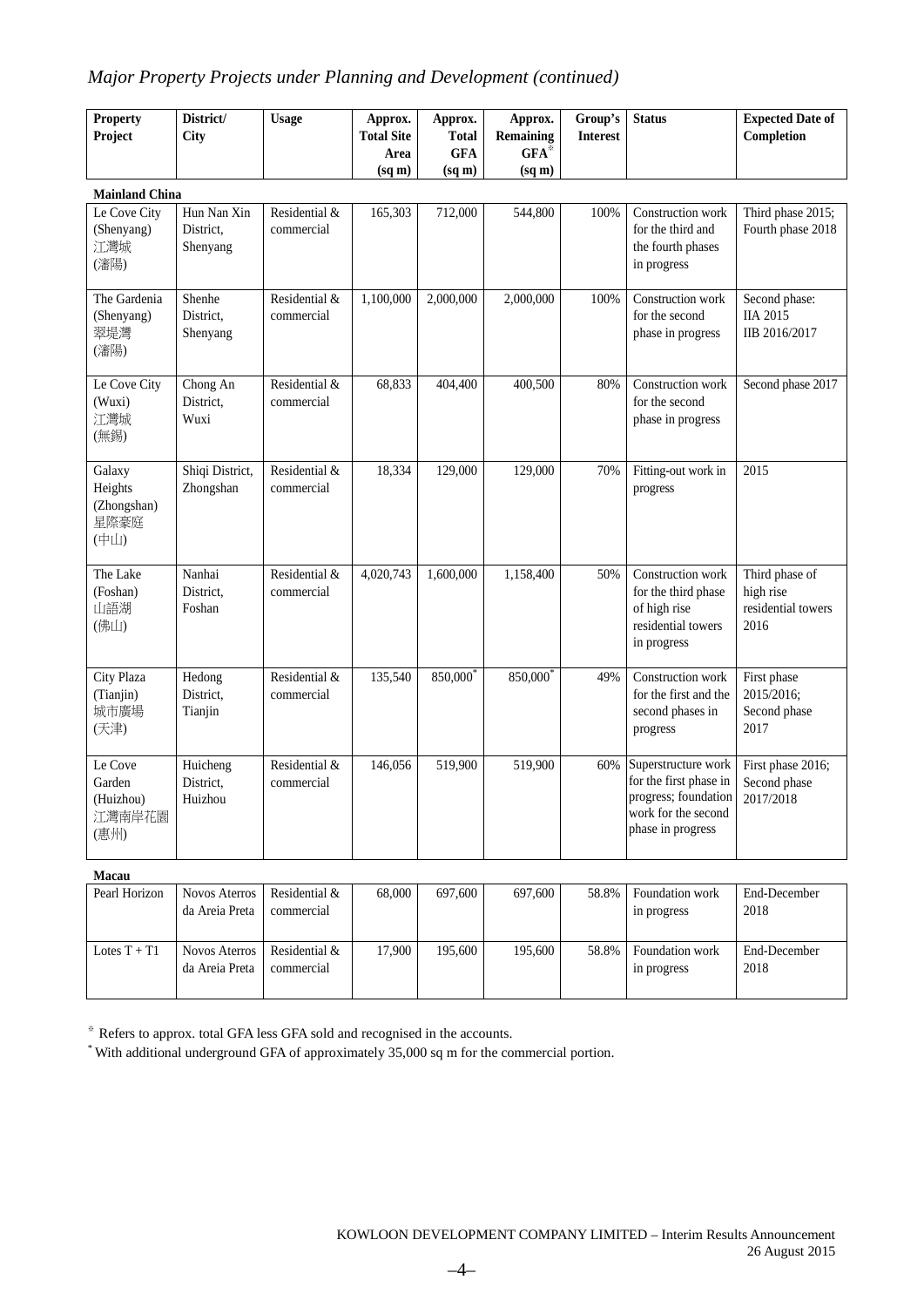### *Property Investment*

Gross rental income generated from the Group's property investment portfolio in Hong Kong for the first six months of 2015 rose to HK\$177 million, an increase of 6.9% over the corresponding period in 2014. Gross rental income generated from Pioneer Centre, the Group's wholly-owned flagship and core investment property in Hong Kong, rose 6.1% to HK\$152 million; both retail spaces and offices were nearly fully let as of 30 June 2015.

### *Oil Business*

For the six months ended 30 June 2015, the segment recorded a profit of HK\$8.1 million. Excluding a reversal of provision for property taxes for the Group's oilfield in Kazakhstan, the sector registered a net loss of HK\$6.6 million from its operations in the first half of 2015 compared to an operating loss of HK\$15.2 million for the same period in 2014. While the Group resumed normal oil production in Kazakhstan in late September 2014, the net segment operating loss for the period under review was due to the persistently low oil prices in the first half of 2015. As previously mentioned, Management has been taking all necessary steps to seek a long-term solution for the gas flaring requirements for its South Alibek Oilfield in Kazakhstan. While various options are currently under consideration, the Group has submitted the application for renewal of its current gas flaring permit which will expire on 31 August 2015.

The Group's exposure to the oil business is through its 73.4%-owned listed subsidiary, Polytec Asset Holdings Limited ("Polytec Asset").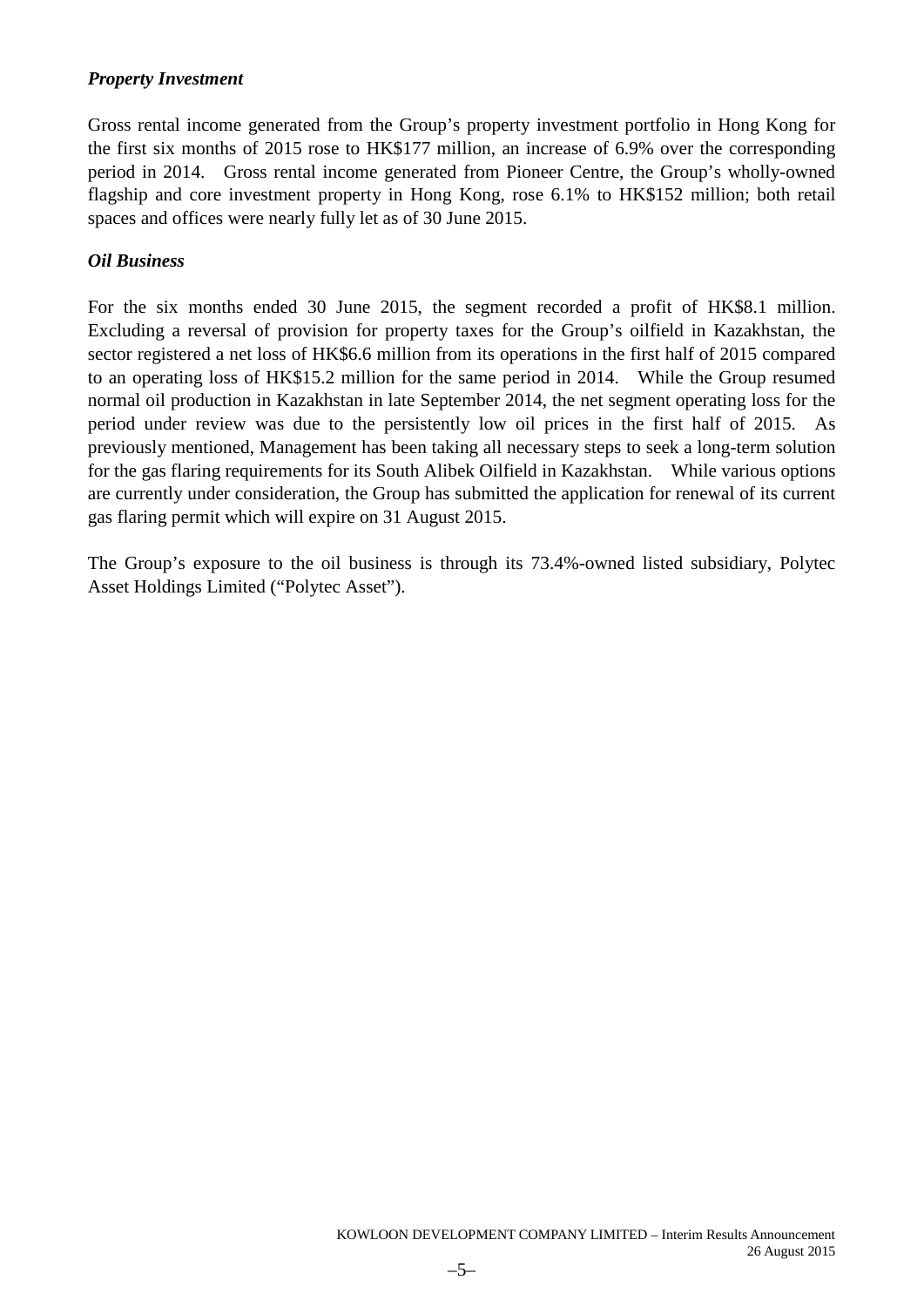### **PROSPECTS**

As there has been growing demand for small-sized residential units in Hong Kong, the Group is accelerating the pace for launching such type of residential projects. It will launch the presale of Upper East, its wholly-owned high-end residential development project in Hung Hom shortly, with total residential units amounting to 1,008 units and the average saleable area of approximately 25 sq m per unit. The Group will then launch the presale of its residential project in Aberdeen, namely South Coast, with total residential units of 150 units and the average saleable area of approximately 30 sq m per unit.

In Mainland China, the slowing economy will likely further postpone the recovery of its overall property markets. Although the Group is facing an increasingly challenging market environment, its overall property sales are rising steadily. The Group intends to explore good development projects in the first-tier cities.

In Macau, as the current downturn in the gaming industry will likely persist in the second half of 2015, the Macau economy is expected to stay weak and hence the property market is unlikely to recover in the short term. Nevertheless, as previously mentioned, the Group has presold over 3,000 residential units of its two major high-end residential development projects in the Orient Pearl District over the past few years, with contracted presales exceeding HK\$20 billion. Therefore, the short-term fluctuations in the residential property market do not adversely affect the Group's two development projects under construction. The Group will continue to expedite construction work of its two development projects, aiming for completion and handover to home buyers in 2018.

Looking ahead, the Group's operating income for the second half of 2015 will be mainly generated from its various development projects in Hong Kong. In addition, the Group expects its property investment portfolios in Hong Kong and Macau, as well as its cold storage and ice manufacturing business operated by Polytec Asset, will continue to provide stable income to the Group in the second half of 2015. The Group's oil business in Kazakhstan is expected to record a slight net operating loss for 2015 as oil prices will likely stay at the current exceptionally low levels for the remaining of 2015.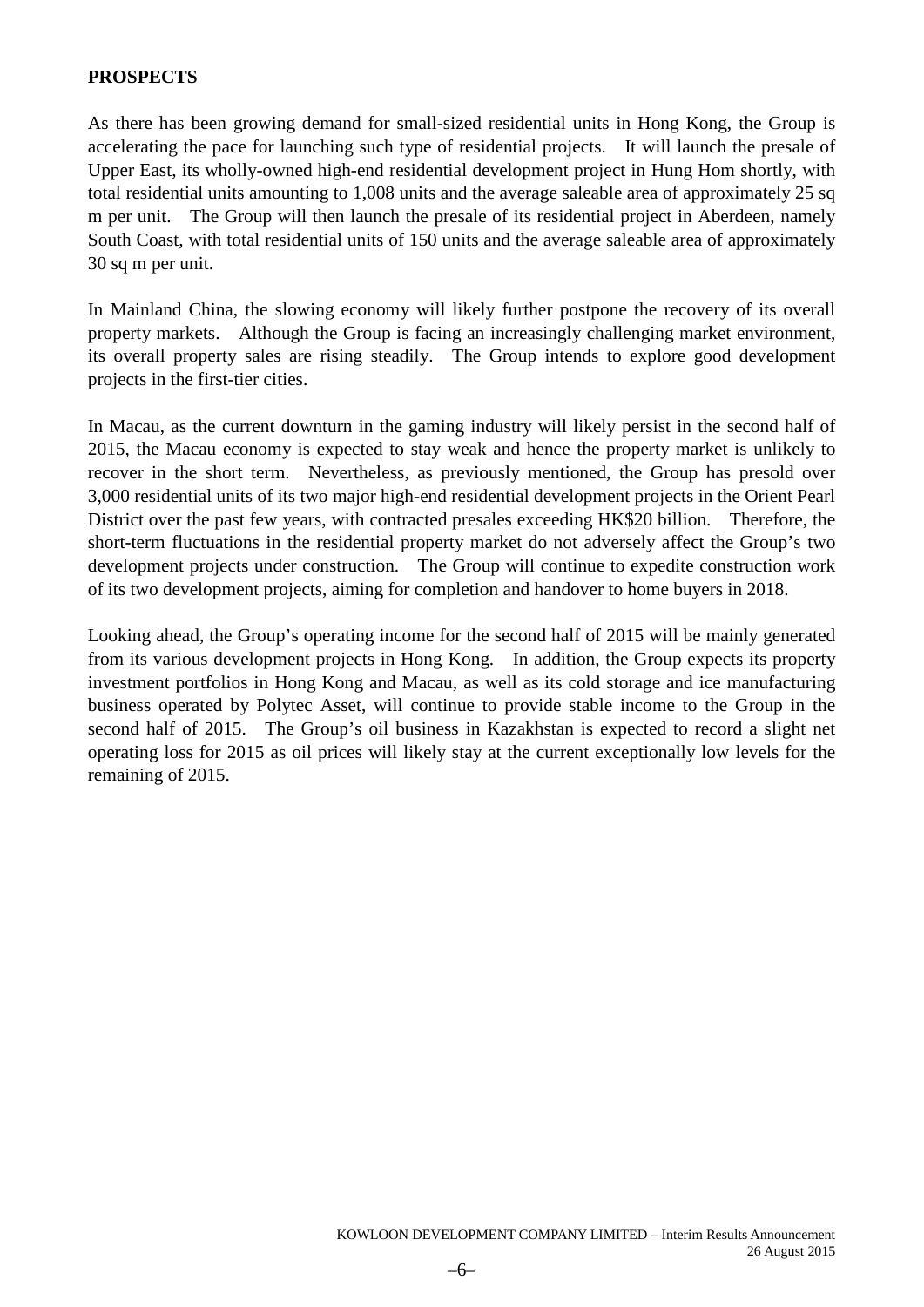### **INTERIM RESULTS**

The unaudited consolidated results of the Group for the six months ended 30 June 2015 together with the comparative figures for 2014 are as follows:

### **Consolidated Income Statement**

|                                                   |                | <b>Six months ended 30 June</b> |             |
|---------------------------------------------------|----------------|---------------------------------|-------------|
|                                                   |                | 2015                            | 2014        |
|                                                   | <b>Note</b>    | <b>HK\$'000</b>                 | HK\$'000    |
|                                                   |                | (unaudited)                     | (unaudited) |
| <b>Turnover</b>                                   | $\mathfrak{Z}$ | 1,759,214                       | 906,713     |
| Cost of sales                                     |                | (1,092,163)                     | (452, 373)  |
| Other revenue                                     |                | 10,091                          | 20,281      |
| Other net loss                                    | $\overline{4}$ |                                 | (4, 533)    |
| Depreciation and amortisation                     |                | (8,969)                         | (8,480)     |
| <b>Staff</b> costs                                |                | (95, 465)                       | (84, 560)   |
| Selling, marketing and distribution expenses      |                | (186, 416)                      | (67, 867)   |
| Other operating expenses                          |                | (38, 473)                       | (44,092)    |
| Fair value changes on investment properties       |                | 301,389                         | 106,163     |
| <b>Profit from operations</b>                     |                | 649,208                         | 371,252     |
| Finance costs                                     | 5              | (85,308)                        | (73,029)    |
| Share of profits/(losses) of associated companies |                | 12,723                          | (4,940)     |
| Share of profits of joint ventures                |                | 59,690                          | 67,828      |
| <b>Profit before taxation</b>                     |                | 636,313                         | 361,111     |
| Income tax                                        | 6              | (145, 361)                      | (58, 604)   |
| <b>Profit for the period</b>                      |                | 490,952                         | 302,507     |
| <b>Attributable to:</b>                           |                |                                 |             |
| Shareholders of the Company                       |                | 476,046                         | 298,753     |
| Non-controlling interests                         |                | 14,906                          | 3,754       |
| Profit for the period                             |                | 490,952                         | 302,507     |
| <b>Earnings per share – Basic/Diluted</b>         | 7              | <b>HK\$0.41</b>                 | HK\$0.26    |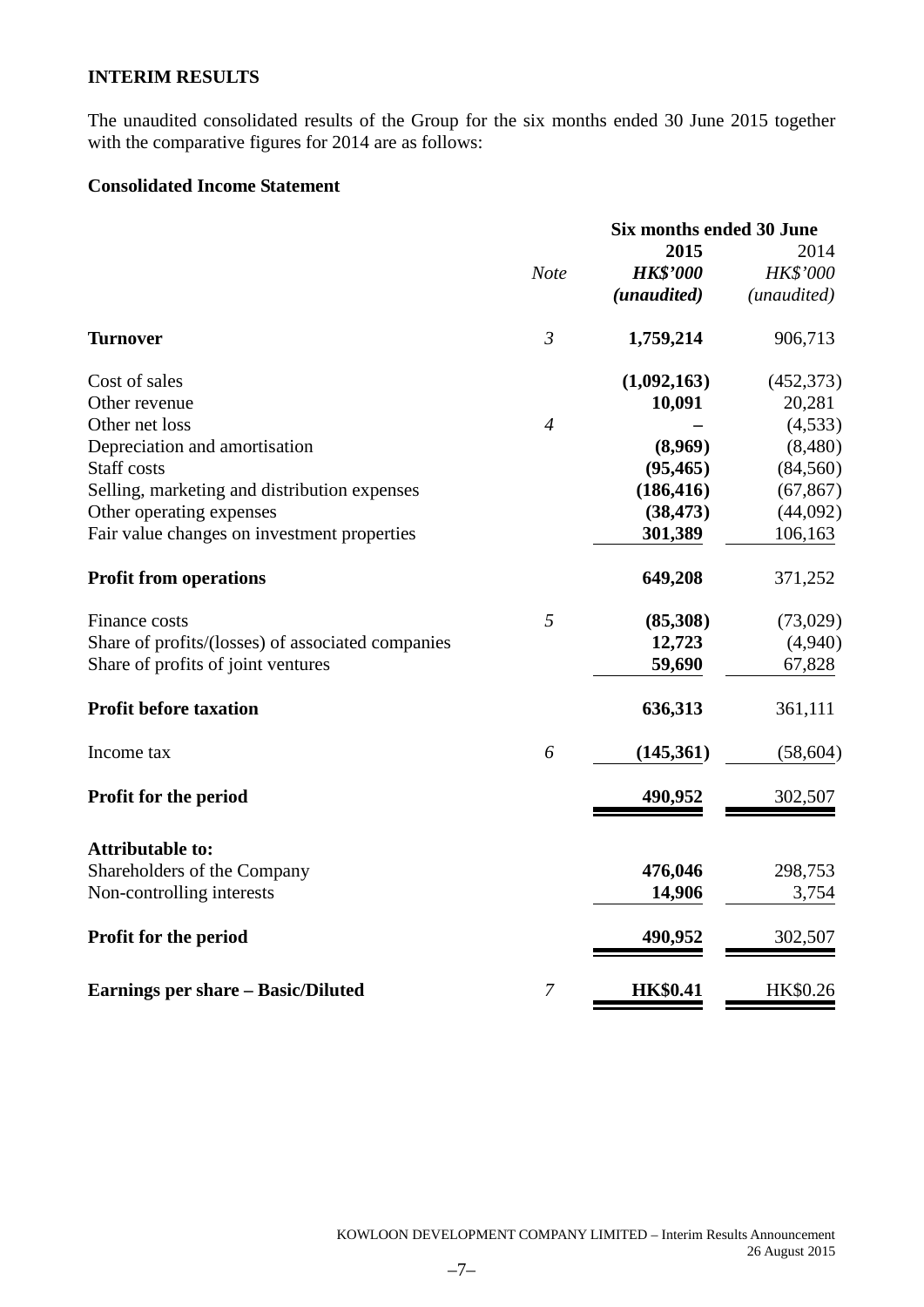### **Consolidated Statement of Comprehensive Income**

|                                                                | <b>Six months ended 30 June</b> |             |  |
|----------------------------------------------------------------|---------------------------------|-------------|--|
|                                                                | 2015                            | 2014        |  |
|                                                                | <b>HK\$'000</b>                 | HK\$'000    |  |
|                                                                | (unaudited)                     | (unaudited) |  |
| Profit for the period                                          | 490,952                         | 302,507     |  |
| Other comprehensive income for the period                      |                                 |             |  |
| Items that may be reclassified subsequently to profit or loss: |                                 |             |  |
| Exchange differences on translation of accounts of overseas    |                                 |             |  |
| subsidiaries                                                   | 1,258                           | (37,269)    |  |
| Changes in fair value of available-for-sale investments        |                                 | (1,589)     |  |
| Changes in fair value of interests in property development     | 95                              | 313,903     |  |
| Share of other comprehensive income of joint ventures and      |                                 |             |  |
| associated companies                                           | 1,282                           | (36, 458)   |  |
|                                                                | 2,635                           | 238,587     |  |
| Total comprehensive income for the period                      | 493,587                         | 541,094     |  |
| <b>Attributable to:</b>                                        |                                 |             |  |
| Shareholders of the Company                                    | 476,343                         | 459,381     |  |
| Non-controlling interests                                      | 17,244                          | 81,713      |  |
| Total comprehensive income for the period                      | 493,587                         | 541,094     |  |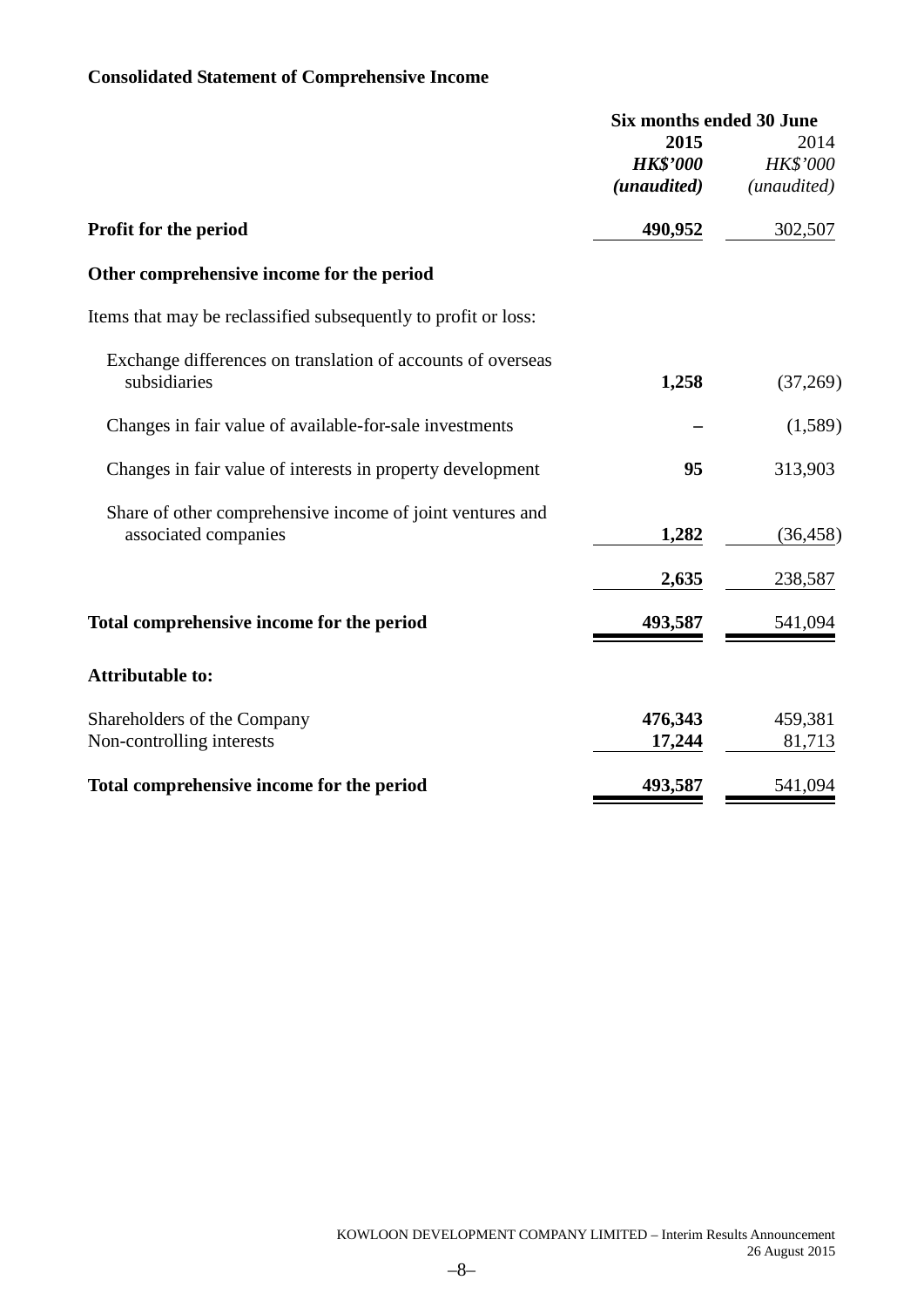### **Consolidated Statement of Financial Position**

|                                       |             | At 30 June 2015 |            | At 31 December 2014 |            |
|---------------------------------------|-------------|-----------------|------------|---------------------|------------|
|                                       | <b>Note</b> | <b>HK\$'000</b> |            | HK\$'000            |            |
|                                       |             | (unaudited)     |            | (audited)           |            |
| <b>Non-current assets</b>             |             |                 |            |                     |            |
| <b>Fixed assets</b>                   |             |                 |            |                     |            |
| - Investment properties               |             |                 | 10,971,969 |                     | 10,646,498 |
| - Leasehold land held for own use     |             |                 | 206,582    |                     | 209,884    |
| - Other property, plant and equipment |             |                 | 802,340    |                     | 837,103    |
|                                       |             |                 | 11,980,891 |                     | 11,693,485 |
| Oil exploitation assets               |             |                 | 64,093     |                     | 66,257     |
| Interests in property development     |             |                 | 12,227,515 |                     | 12,227,420 |
| Interest in joint ventures            |             |                 | 2,991,308  |                     | 2,953,007  |
| Interest in associated companies      |             |                 | 2,289,389  |                     | 2,282,764  |
| Loans and advances                    |             |                 | 94,106     |                     | 54,221     |
| Deferred tax assets                   |             |                 | 112,630    |                     | 109,309    |
|                                       |             |                 | 29,759,932 |                     | 29,386,463 |
| <b>Current assets</b>                 |             |                 |            |                     |            |
| Inventories                           |             | 16,925,020      |            | 17,079,825          |            |
| Trade and other receivables           | 9           | 1,202,933       |            | 744,482             |            |
| Loans and advances                    |             | 15,973          |            | 15,985              |            |
| Amount due from a joint venture       |             | 48,042          |            | 40,009              |            |
| Financial investments                 |             |                 |            | 21,945              |            |
| Pledged bank deposit                  |             | 15,000          |            | 15,000              |            |
| Cash and cash equivalents             |             | 443,320         |            | 1,157,340           |            |
|                                       |             | 18,650,288      |            | 19,074,586          |            |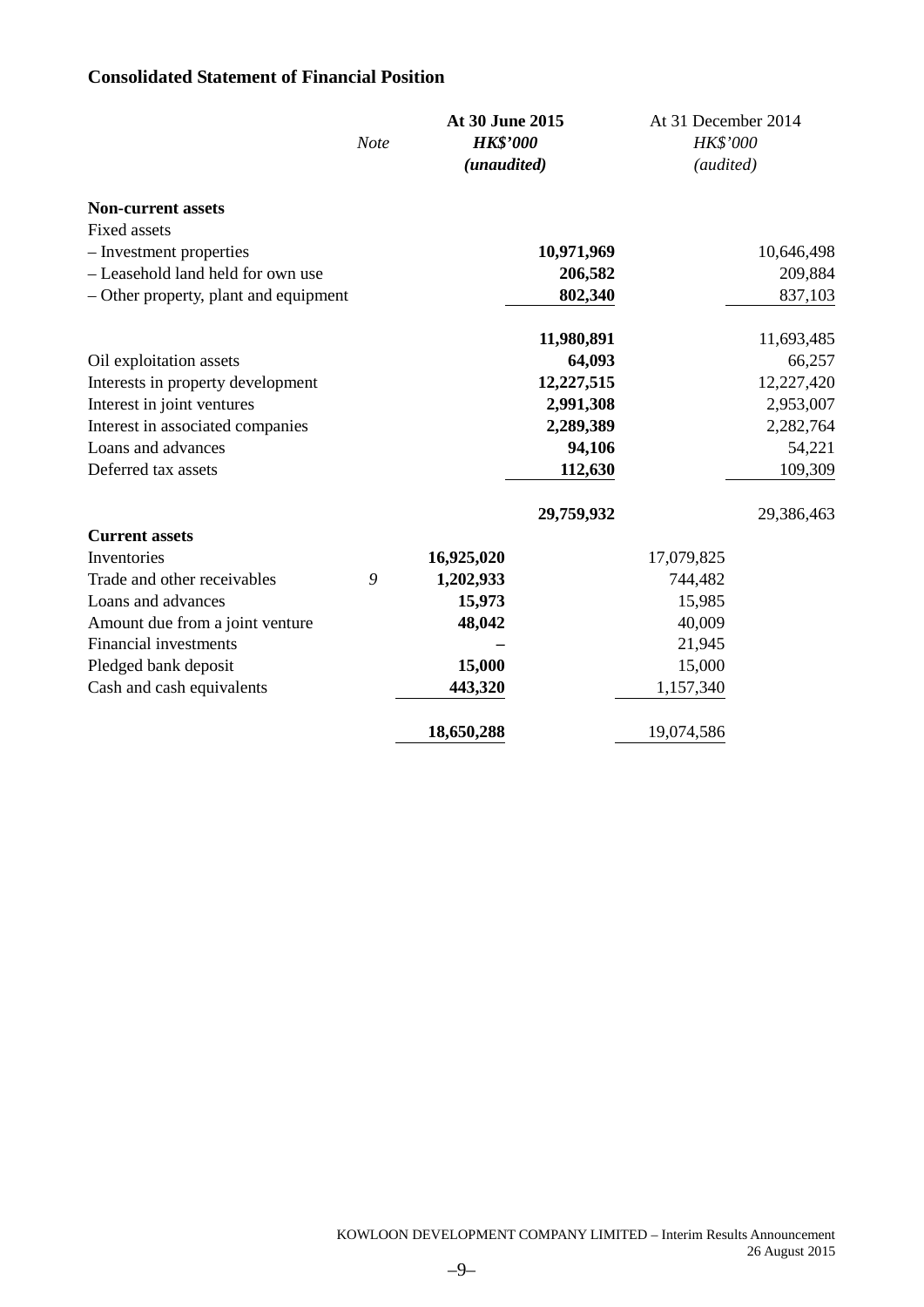|                                              | <b>Note</b> | At 30 June 2015<br><b>HK\$'000</b> |            | At 31 December 2014<br>HK\$'000 |            |
|----------------------------------------------|-------------|------------------------------------|------------|---------------------------------|------------|
|                                              |             | (unaudited)                        |            | (audited)                       |            |
| <b>Current liabilities</b>                   |             |                                    |            |                                 |            |
| Trade and other payables                     | 10          | 4,729,239                          |            | 5,375,265                       |            |
| Amounts due to non-controlling               |             |                                    |            |                                 |            |
| interests                                    |             | 200,000                            |            | 200,000                         |            |
| Amount due to a joint venture                |             | 788,093                            |            | 787,838                         |            |
| <b>Bank loans</b>                            |             | 213,400                            |            | 1,343,400                       |            |
| Current taxation                             |             | 377,331                            |            | 332,703                         |            |
|                                              |             | 6,308,063                          |            | 8,039,206                       |            |
| <b>Net current assets</b>                    |             |                                    | 12,342,225 |                                 | 11,035,380 |
| <b>Total assets less current liabilities</b> |             |                                    | 42,102,157 |                                 | 40,421,843 |
| <b>Non-current liabilities</b>               |             |                                    |            |                                 |            |
| Loans from ultimate holding company          |             | 7,194,605                          |            | 6,778,980                       |            |
| <b>Bank loans</b>                            |             | 7,687,344                          |            | 6,574,346                       |            |
| Other payables                               |             | 37,075                             |            | 38,679                          |            |
| Deferred tax liabilities                     |             | 1,030,499                          |            | 950,651                         |            |
|                                              |             |                                    | 15,949,523 |                                 | 14,342,656 |
| <b>NET ASSETS</b>                            |             |                                    | 26,152,634 |                                 | 26,079,187 |
| <b>Capital and reserves</b>                  |             |                                    |            |                                 |            |
| Share capital                                |             |                                    | 8,417,472  |                                 | 8,417,472  |
| Reserves                                     |             |                                    | 14,483,199 |                                 | 14,421,101 |
| Total equity attributable to the             |             |                                    |            |                                 |            |
| shareholders of the Company                  |             |                                    | 22,900,671 |                                 | 22,838,573 |
| <b>Non-controlling interests</b>             |             |                                    | 3,251,963  |                                 | 3,240,614  |
| <b>TOTAL EQUITY</b>                          |             |                                    | 26,152,634 |                                 | 26,079,187 |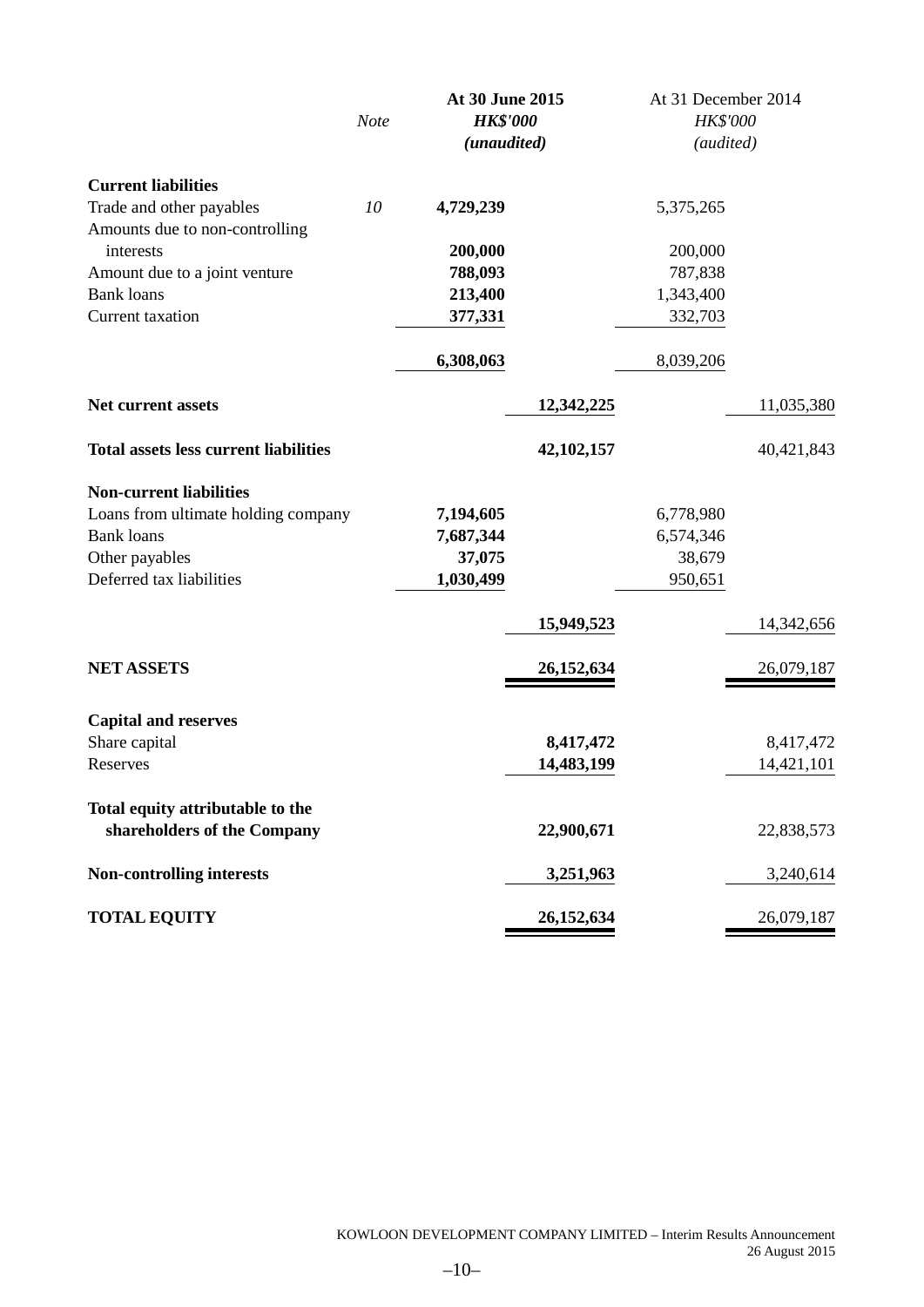#### *Notes*

#### **1 Basis of preparation**

The unaudited interim financial report has been prepared in accordance with the applicable disclosure provisions of the Rules Governing the Listing of Securities on The Stock Exchange of Hong Kong Limited, including compliance with Hong Kong Accounting Standard ("HKAS") 34, "Interim financial reporting", issued by the Hong Kong Institute of Certified Public Accountants ("HKICPA").

The interim financial report has been prepared in accordance with the same accounting policies adopted in the 2014 annual accounts, except for the accounting policy changes that are expected to be reflected in the 2015 annual accounts. Details of these changes in accounting policies are set out in note 2.

The preparation of an interim financial report in conformity with HKAS 34 requires management to make judgements, estimates and assumptions that affect the application of policies and reported amounts of assets and liabilities, income and expenses on a year to date basis. Actual results may differ from these estimates.

#### **2 Changes in accounting policies**

The HKICPA has issued certain amendments to Hong Kong Financial Reporting Standards that are first effective for the current accounting period of the Group. None of these developments has had a material effect on how the Group's results and financial position for the current or prior periods have been prepared or presented. The Group has not applied any new standard or interpretation that is not yet effective for the current accounting period.

#### **3 Segment reporting**

The Group manages its business by a mixture of both business lines and geography. In a manner consistent with the way in which information is reported internally to the Group's top management for the purposes of assessing segment performance and allocating resources between segments, the Group has identified the following six reportable segments.

- Property development segment (Hong Kong/Mainland China/Macau): the development and sale of properties and interests in property development. Given the importance of the property development division to the Group, the Group's property development business is segregated further into three reportable segments on a geographical basis.
- Property investment segment: the leasing of properties to generate rental income and to gain from the appreciation in the properties' values in the long term.
- Oil segment: oil exploration and production.
- Other businesses segment: mainly includes financial investments, the provision of finance services, income from the sale of ice and the provision of cold storage services and treasury operations.

Turnover comprises mainly rental income from properties, gross proceeds from sale of properties and crude oil and interest income.

Reporting segment profit represents profit before taxation after excluding fair value changes on investment properties, finance costs, exceptional items and head office and corporate income/expenses.

Segment assets include all tangible, intangible assets and current assets with the exception of deferred tax assets and other corporate assets.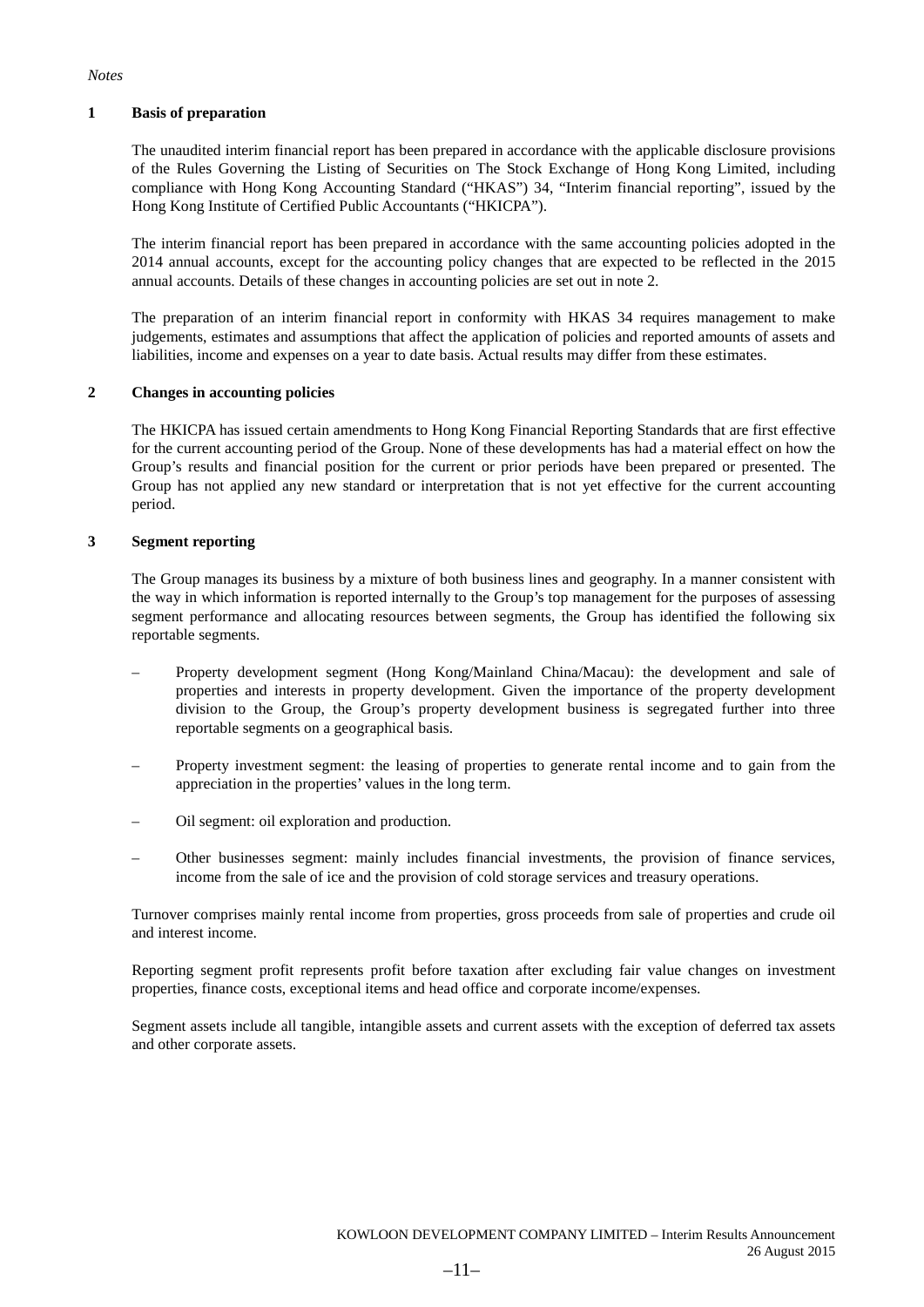#### **3 Segment reporting** *(continued)*

Information regarding the Group's reportable segments as provided to the Group's top management for the purposes of resource allocation and assessment of segment performance for the period is set out below.

|                                                                                             | Six months ended 30 June 2015          |                                     |                                             |                                 |                                                  |                        |                                  |  |  |  |
|---------------------------------------------------------------------------------------------|----------------------------------------|-------------------------------------|---------------------------------------------|---------------------------------|--------------------------------------------------|------------------------|----------------------------------|--|--|--|
|                                                                                             |                                        |                                     | <b>Property development</b>                 |                                 |                                                  |                        |                                  |  |  |  |
|                                                                                             | <b>Consolidated</b><br><b>HK\$'000</b> | <b>Hong Kong</b><br><b>HK\$'000</b> | <b>Mainland</b><br>China<br><b>HK\$'000</b> | <b>Macau</b><br><b>HK\$'000</b> | <b>Property</b><br>investment<br><b>HK\$'000</b> | Oil<br><b>HK\$'000</b> | <b>Others</b><br><b>HK\$'000</b> |  |  |  |
| Turnover                                                                                    | 1,759,214                              | 1,261,101                           | 91,658                                      |                                 | 177,349                                          | 132,002                | 97,104                           |  |  |  |
| Reportable segment profit<br>Fair value changes on investment                               | 446,900                                | 247,668                             | (28, 495)                                   | 2,317                           | 194,790                                          | 8,096                  | 22,524                           |  |  |  |
| properties<br>Share of fair value changes on<br>investment properties of<br>a joint venture | 301,389<br>19,360                      |                                     |                                             |                                 | 301,389<br>19,360                                |                        |                                  |  |  |  |
| Head office and corporate expenses<br>Finance costs                                         | (46, 028)<br>(85,308)                  |                                     |                                             |                                 |                                                  |                        |                                  |  |  |  |
| Profit before taxation                                                                      | 636,313                                |                                     |                                             |                                 |                                                  |                        |                                  |  |  |  |
| Share of profits of associated companies<br>Share of profits of joint ventures              | 12,723<br>59,690                       |                                     | 12,558<br>14,461                            |                                 | 45,229                                           |                        | 165                              |  |  |  |

|                                                                               | Six months ended 30 June 2014   |                              |                               |                   |                                    |                             |                    |  |  |
|-------------------------------------------------------------------------------|---------------------------------|------------------------------|-------------------------------|-------------------|------------------------------------|-----------------------------|--------------------|--|--|
|                                                                               |                                 |                              | Property development          |                   |                                    |                             |                    |  |  |
|                                                                               | Consolidated<br>HK\$'000        | Hong Kong<br><b>HK\$'000</b> | Mainland<br>China<br>HK\$'000 | Macau<br>HK\$'000 | Property<br>investment<br>HK\$'000 | O <sub>il</sub><br>HK\$'000 | Others<br>HK\$'000 |  |  |
| Turnover                                                                      | 906,713                         | 439,122                      | 190,767                       | 12,000            | 165,836                            | 35,209                      | 63,779             |  |  |
| Reportable segment profit<br>Fair value changes on investment                 | 357,396                         | 129,911                      | 34,866                        | 11,533            | 180,787                            | (15,161)                    | 15,460             |  |  |
| properties<br>Share of fair value changes on<br>investment properties of      | 106,163                         |                              |                               |                   | 106,163                            |                             |                    |  |  |
| a joint venture<br>Head office and corporate expenses<br>Finance costs        | 18,920<br>(48, 339)<br>(73,029) |                              |                               |                   | 18,920                             |                             |                    |  |  |
| Profit before taxation                                                        | 361,111                         |                              |                               |                   |                                    |                             |                    |  |  |
| Share of losses of associated companies<br>Share of profits of joint ventures | (4,940)<br>67,828               |                              | (5,514)<br>27,150             |                   | 40,678                             |                             | 574                |  |  |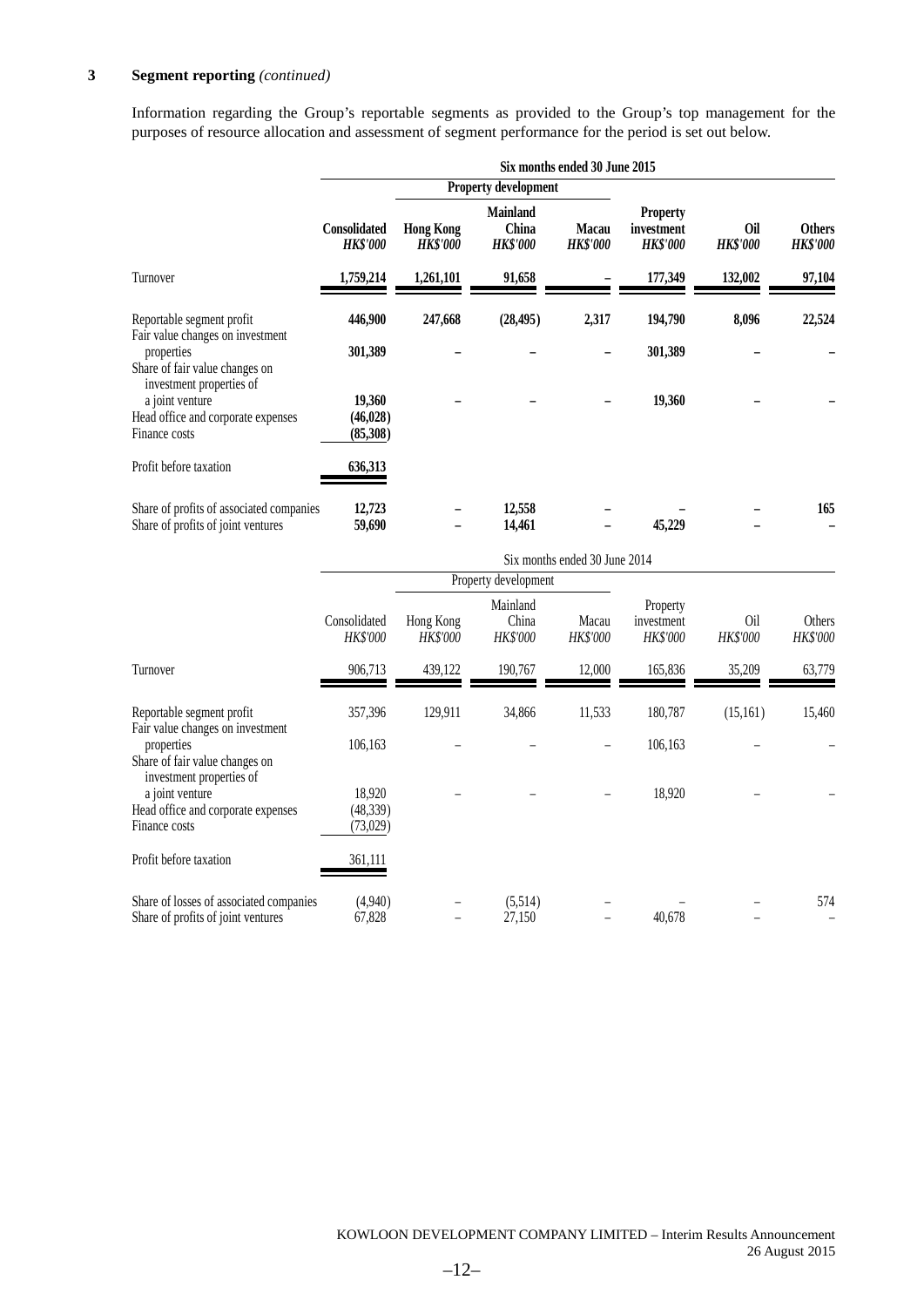|                                                                                                                                           |                                                        |                                     |                                             | At 30 June 2015          |                                                  |                               |                                  |
|-------------------------------------------------------------------------------------------------------------------------------------------|--------------------------------------------------------|-------------------------------------|---------------------------------------------|--------------------------|--------------------------------------------------|-------------------------------|----------------------------------|
|                                                                                                                                           | <b>Property development</b>                            |                                     |                                             |                          |                                                  |                               |                                  |
|                                                                                                                                           | Consolidated<br><b>HK\$'000</b>                        | <b>Hong Kong</b><br><b>HK\$'000</b> | <b>Mainland</b><br>China<br><b>HK\$'000</b> | Macau<br><b>HK\$'000</b> | <b>Property</b><br>investment<br><b>HK\$'000</b> | <b>Oil</b><br><b>HK\$'000</b> | <b>Others</b><br><b>HK\$'000</b> |
| Reportable segment assets<br>Deferred tax assets<br>Pledged bank deposit<br>Cash and cash equivalents<br>Head office and corporate assets | 47,811,390<br>112,630<br>15,000<br>443,320<br>27,880   | 8,782,854                           | 14,510,303                                  | 10,994,751               | 12,229,960                                       | 880,278                       | 413,244                          |
| Consolidated total assets                                                                                                                 | 48,410,220                                             |                                     |                                             |                          |                                                  |                               |                                  |
| Interest in associated companies<br>Interest in and amount due from                                                                       | 2,289,389                                              |                                     | 2,262,617                                   |                          |                                                  |                               | 26,772                           |
| joint ventures                                                                                                                            | 3,039,350                                              |                                     | 1,798,119                                   |                          | 1,241,231                                        |                               |                                  |
|                                                                                                                                           |                                                        |                                     |                                             | At 31 December 2014      |                                                  |                               |                                  |
|                                                                                                                                           |                                                        |                                     | Property development                        |                          |                                                  |                               |                                  |
|                                                                                                                                           | Consolidated<br>HK\$'000                               | Hong Kong<br>HK\$'000               | Mainland<br>China<br>HK\$'000               | Macau<br>HK\$'000        | Property<br>investment<br>HK\$'000               | O <sub>il</sub><br>HK\$'000   | <b>Others</b><br>HK\$'000        |
| Reportable segment assets<br>Deferred tax assets<br>Pledged bank deposit<br>Cash and cash equivalents<br>Head office and corporate assets | 47,153,636<br>109,309<br>15,000<br>1,157,340<br>25,764 | 9,115,172                           | 13,867,599                                  | 10,985,703               | 11,882,063                                       | 910,064                       | 393,035                          |
| Consolidated total assets                                                                                                                 | 48,461,049                                             |                                     |                                             |                          |                                                  |                               |                                  |
| Interest in associated companies<br>Interest in and amount due from                                                                       | 2,282,764                                              |                                     | 2,256,158                                   |                          |                                                  |                               | 26,606                           |
| joint ventures                                                                                                                            | 2,993,016                                              | $\overline{\phantom{0}}$            | 1,775,101                                   | -                        | 1,217,915                                        |                               |                                  |

#### **4 Other net loss**

Other net loss for six months ended 30 June 2014 represented a fair value loss on held for trading listed investments of HK\$4,533,000.

#### **5 Finance costs**

|                                                 | Six months ended 30 June |                 |
|-------------------------------------------------|--------------------------|-----------------|
|                                                 | 2015                     | 2014            |
|                                                 | <b>HK\$'000</b>          | <b>HK\$'000</b> |
| Interest on bank loans and overdrafts           | 67,334                   | 53,702          |
| Interest on loans from ultimate holding company | 57,418                   | 71,707          |
| Less: Amount capitalised                        | (39, 444)                | (52,380)        |
|                                                 | 85,308                   | 73.029          |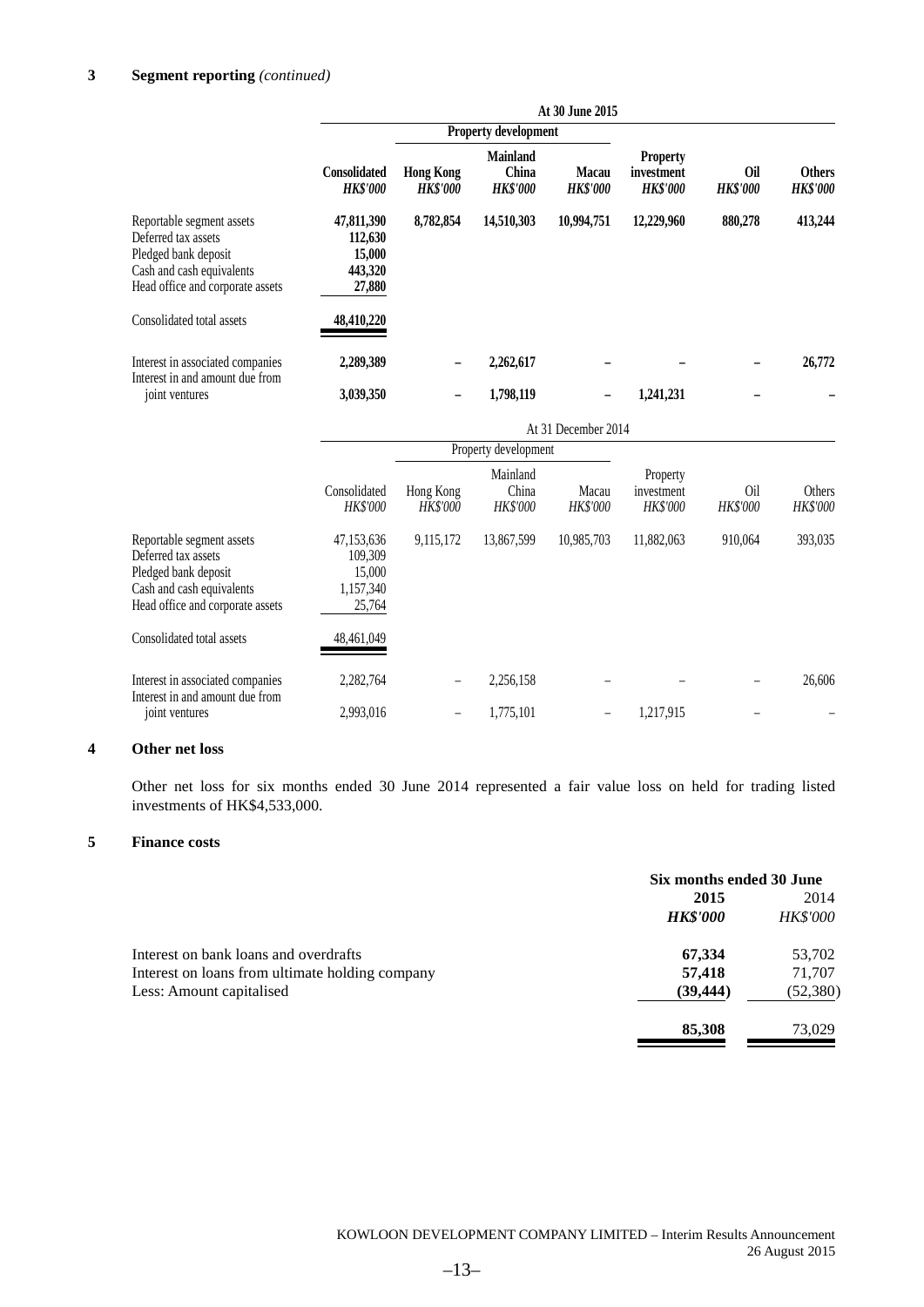|                               | Six months ended 30 June |          |  |
|-------------------------------|--------------------------|----------|--|
|                               | 2015                     | 2014     |  |
|                               | <b>HK\$'000</b>          | HK\$'000 |  |
| <b>Current tax</b>            |                          |          |  |
| Provision for profits tax     |                          |          |  |
| - Hong Kong                   | 65,448                   | 42,568   |  |
| - Outside Hong Kong           | 2,380                    | 14,647   |  |
|                               | 67,828                   | 57,215   |  |
| Land appreciation tax ("LAT") | 1,068                    | 2,395    |  |
| Deferred tax                  | 76,465                   | (1,006)  |  |
|                               | 145,361                  | 58,604   |  |

The provision for Hong Kong profits tax is calculated at 16.5% (six months ended 30 June 2014: 16.5%) of the estimated assessable profits for the six months ended 30 June 2015. Tax levied in jurisdictions outside Hong Kong is charged at the appropriate current rates of taxation ruling in relevant jurisdictions.

Under the Provisional Regulations on LAT in Mainland China, all gains arising from the transfer of real estate property in Mainland China are subject to LAT at progressive rates ranging from 30% to 60% on the appreciation of the land value, being the proceeds of sale of properties less deductible expenditure including cost of land use rights, borrowings costs and all property development expenditure.

#### **7 Earnings per share**

#### **(a) Basic earnings per share**

The calculation of basic earnings per share is based on the profit attributable to shareholders of the Company of HK\$476,046,000 (six months ended 30 June 2014: HK\$298,753,000) and the weighted average number of ordinary shares in issue during the period of 1,150,681,275 (six months ended 30 June 2014: 1,150,681,275).

#### **(b) Diluted earnings per share**

There were no dilutive potential shares in existence during the six months ended 30 June 2015 and 2014.

#### **8 Dividends**

|                                                                | Six months ended 30 June |                 |
|----------------------------------------------------------------|--------------------------|-----------------|
|                                                                | 2015                     | 2014            |
|                                                                | <b>HK\$'000</b>          | <b>HK\$'000</b> |
| Interim dividend declared after the interim period of HK\$0.21 |                          |                 |
| $(six$ months ended 30 June 2014: HK\$0.21) per share          | 241,643                  | 241.643         |

The interim dividend declared after the interim period has not been recognised as a liability at the interim period end date.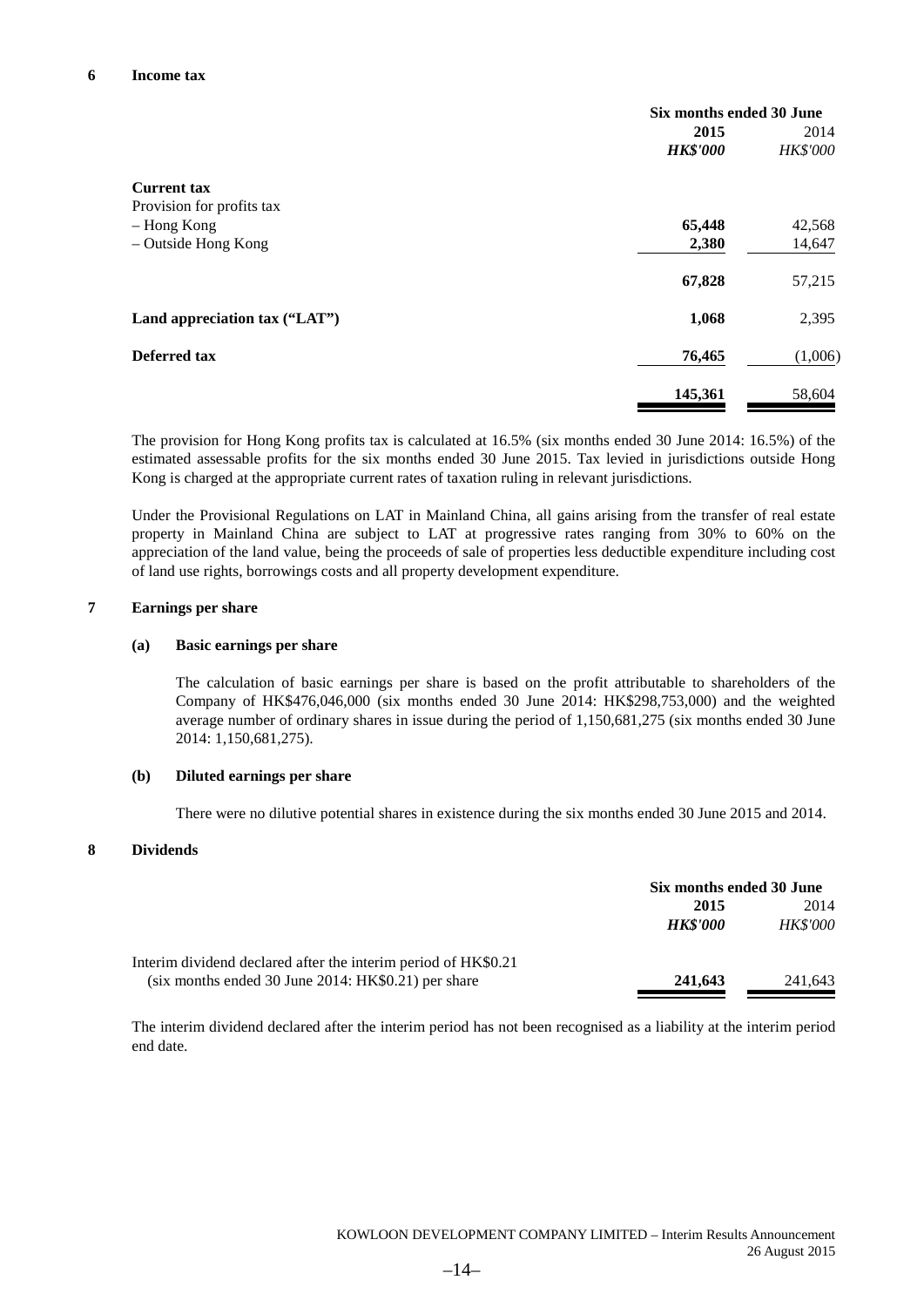#### **9 Trade and other receivables**

Included in this item are trade receivables (net of impairment losses for bad and doubtful debts) with an ageing analysis as follows:

|                                   | At 30 June      | At 31 December  |
|-----------------------------------|-----------------|-----------------|
|                                   | 2015            | 2014            |
|                                   | <b>HK\$'000</b> | <b>HK\$'000</b> |
| Current and less than 3 months    | 786,120         | 426,592         |
| 3 months to 6 months              | 19              | 178             |
| More than 6 months                | 7,420           | 6,239           |
| Trade receivables                 | 793,559         | 433,009         |
| Utility and other deposits        | 41,255          | 42,527          |
| Other receivables and prepayments | 368,119         | 268,946         |
|                                   | 1,202,933       | 744,482         |

The Group maintains a defined credit policy. An ageing analysis of trade receivables is prepared on a regular basis and is closely monitored to minimise any credit risk associated with receivables.

#### **10 Trade and other payables**

Included in this item are trade payables with an ageing analysis as follows:

| At 30 June<br>At 31 December       |
|------------------------------------|
| 2015<br>2014                       |
| <b>HK\$'000</b><br><b>HK\$'000</b> |
| 2,576,310                          |
| 35,308                             |
| 315<br>226                         |
| 28,752<br>28,743                   |
| 1,247,690<br>2,640,587             |
| 78,268                             |
| 559,018                            |
| 2,097,392<br>2,788,839             |
| 5,375,265                          |
|                                    |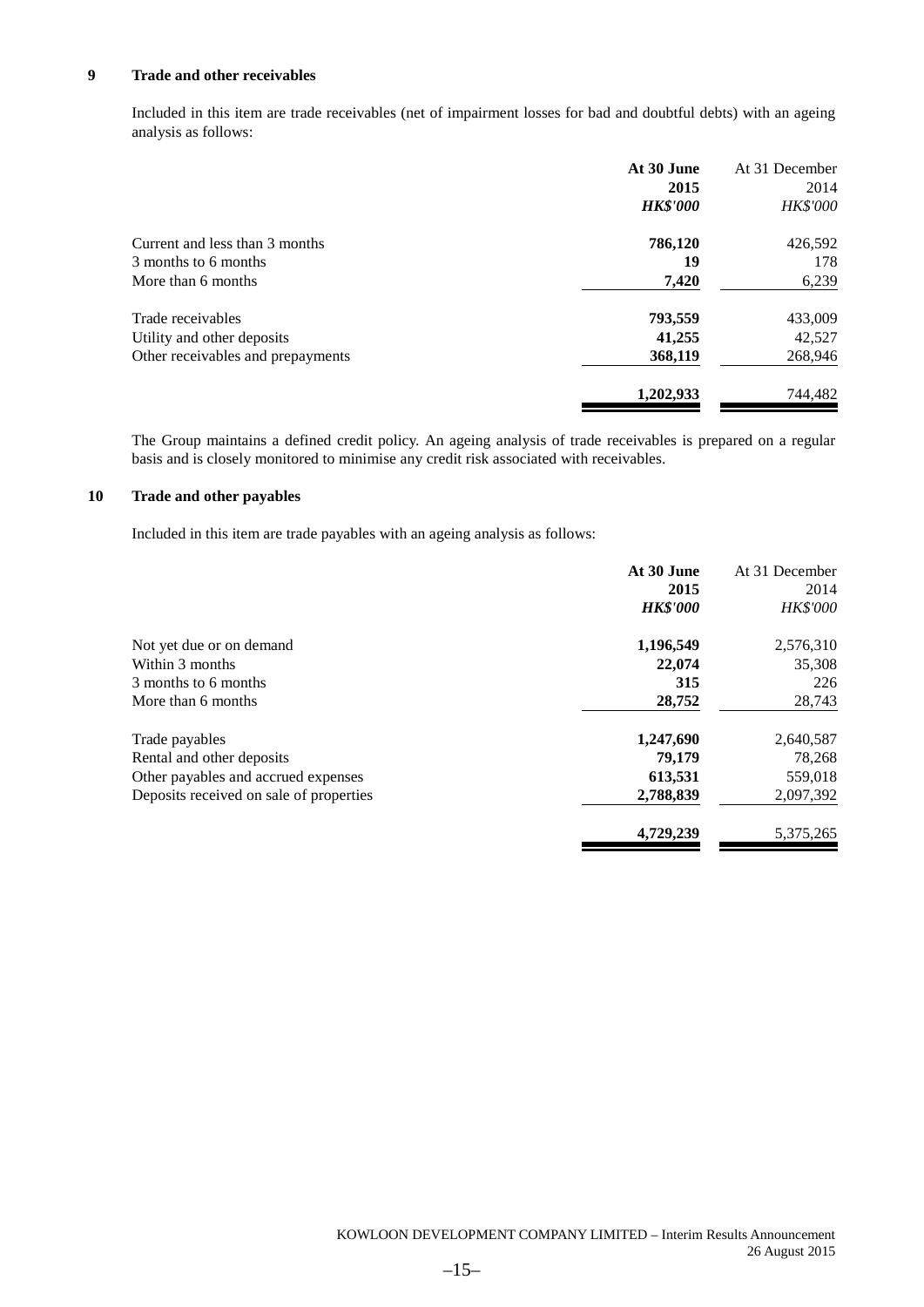#### **11 Oil production assets and oil exploitation assets**

As at 30 June 2015, the Group has oil production assets of HK\$747,391,000 (at 31 December 2014: HK\$778,116,000) (included in fixed assets) and oil exploitation assets of HK\$64,093,000 (at 31 December 2014: HK\$66,257,000). Oil production assets and oil exploitation assets are stated at cost less accumulated depreciation/amortisation and impairment losses.

As at 30 June 2015, the Group reassessed the operation and the risk exposures of its oil exploration and production business as a whole. As the recoverable amounts of the oil production and exploitation assets exceeded their carrying values, no impairment loss is considered necessary for the period ended 30 June 2015.

The gas flaring permit to flare associated gas for conducting normal crude oil production in the South Alibek Oilfield of Caspi Neft TME, a wholly owned subsidiary of Polytec Asset Holdings Limited (73.4% owned by the Group) in Kazakhstan will expire on 31 August 2015. Caspi Neft TME has been taking all necessary steps to obtain a gas flaring permit valid for a certain period so as to enable it to continue to conduct normal crude oil production and is also currently considering several alternatives to resolve the issue regarding the treatment and utilisation of the associated gas permanently, including obtaining approvals from the relevant authorities of the Kazakhstan Government and engaging in active communication with other external parties in order to substantiate the other alternatives. Based on advice received from its technical experts and external legal advisor and the alternatives under consideration, the Group considers that there is no indication that the new gas flaring permits will not be obtained.

Up to the date of approval of this announcement, Caspi Neft TME has obtained the approvals from the Ecology Committee and the Geology Committee of the Kazakhstan Government which are necessarily required for applying for the gas flaring permit. Further approvals from other local authorities are also needed to obtain the gas flaring permit which allows the Group to continue normal crude oil production after 31 August 2015.

### **FINANCIAL REVIEW**

### *Financial resources and bank borrowings*

As at 30 June 2015, the Group had total bank borrowings of HK\$7,900 million (31 December 2014: HK\$7,918 million), with HK\$213 million being repayable within one year and HK\$7,687 million being repayable after one year. After taking into account cash and cash equivalents of HK\$443 million, the Group's net borrowings position was HK\$7,457 million as at 30 June 2015, which increased by HK\$696 million compared to 31 December 2014. Loans from ultimate holding company increased by HK\$416 million since 31 December 2014 and amounted to HK\$7,195 million as at 30 June 2015.

The Group's gearing ratio (calculated on the basis of net bank borrowings and loans from ultimate holding company over equity attributable to shareholders of the Company) was 64.0% as at 30 June 2015 (31 December 2014: 59.3%).

During the period under review, the Group continued to boost the sale of two completed projects in Hong Kong, namely MacPherson Residence and Cadogan, which contributed substantial cash inflows to the Group. For the six months ended 30 June 2015, the Group has recorded cash inflows mainly from sales/presales from various development projects in Hong Kong and Mainland China of approximately HK\$937 million and HK\$781 million respectively.

The Group continued to actively engage in the development projects in Hong Kong and Mainland China and expended a total of HK\$856 million for construction costs during the period. Furthermore, the Group has settled the remaining balance of the land premium of HK\$1,557 million for the successful tender of the land situated at Lei Yue Mun, Hong Kong. The handover of the land was completed in mid-January 2015 which has further enhanced the land portfolio of the Group in Hong Kong.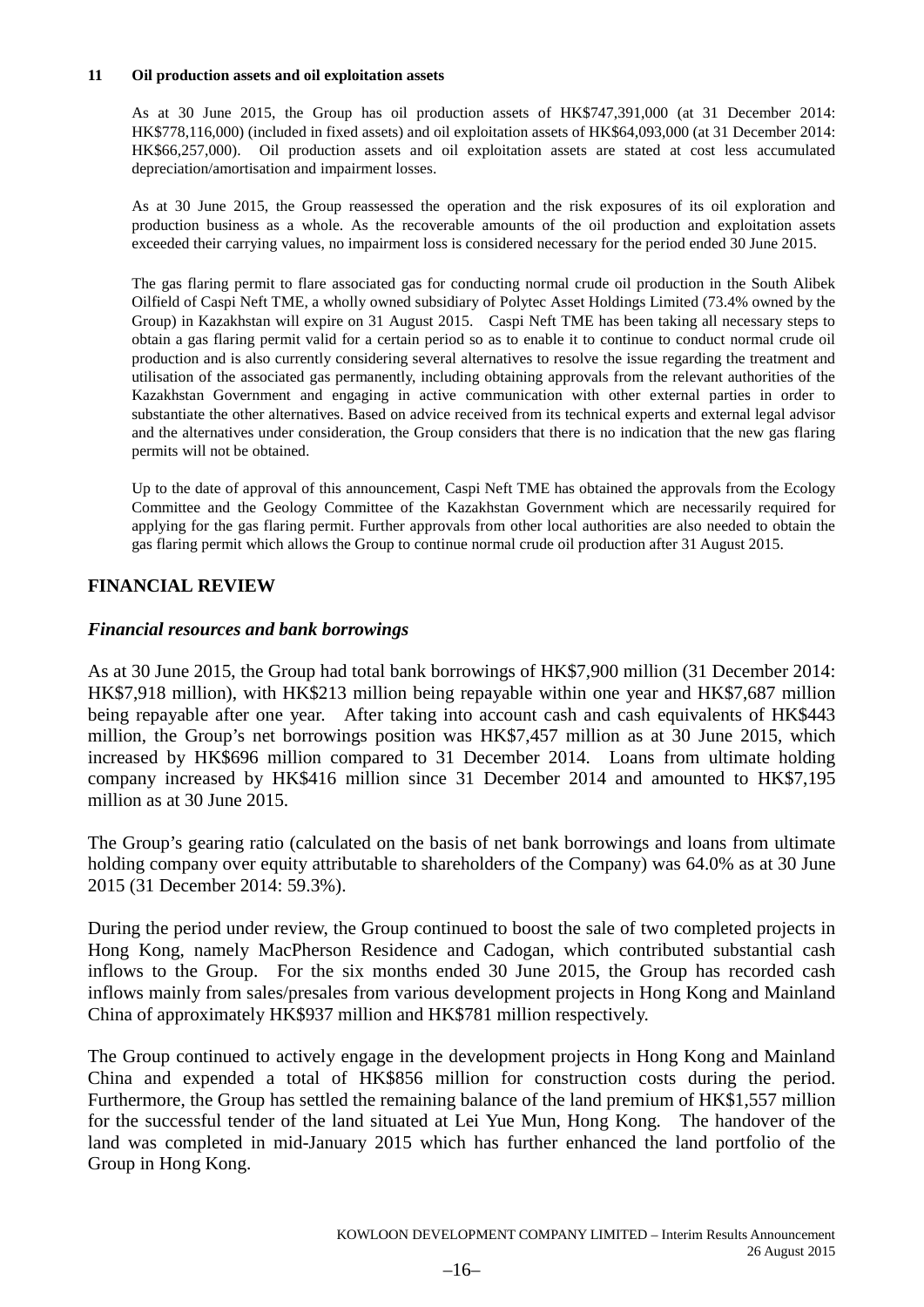All the Group's borrowings are arranged on a floating rate basis. The Group will closely monitor and manage its exposure to interest rate fluctuations and will consider engaging in relevant hedging arrangements when considered appropriate.

With the investments in Mainland China, the Group is exposed to exchange fluctuations in Renminbi ("RMB"). By using external borrowings in RMB together with revenue and cash generated from the development projects in Mainland China, this can serve as a natural hedge against the exchange rate risk of RMB.

In respect of the Group's oil business in Kazakhstan, the Group has been exposed to the exchange fluctuations in Tenge ("KZT"), the local currency of Kazakhstan, because the majority of operating expenses and capital expenditure are denominated in KZT, while a significant portion of its revenue is denominated in United States dollars. However, the recent significant depreciation of KZT, which was allowed to float freely on 20 August 2015, and hence a possible reduction of local expenses may help partially offset the expected loss incurred during the year. As at 30 June 2015, the Group did not have any outstanding financial instruments entered into for hedging purposes. Nevertheless, the Group is closely monitoring its overall foreign exchange exposure and interest rate exposure and will adopt a proactive but prudent approach to minimise the relevant exposures when necessary.

With the financing facilities in place, recurrent rental income from investment properties, cash inflows from presale/sale of the Group's development projects and the financial support from the ultimate holding company, the Group has sufficient financial resources to satisfy its commitments and future funding requirements.

### *Capital commitments*

As at 30 June 2015, the Group had commitments in connection with the Group's fixed assets amounting to HK\$70 million.

### *Pledge of assets*

As at 30 June 2015, properties having a value of HK\$12,143 million and bank deposits of HK\$15 million were pledged to financial institutions mainly to secure credit facilities extended to the Group.

### *Contingent liabilities*

The Group has given several guarantees in respect of banking facilities granted to a joint venture in Mainland China. Guarantees have been provided to the joint venture amounting to HK\$722 million, representing a 50% proportional guarantee in respect of HK\$1,444 million term loan facilities. The facilities were utilised to the extent of HK\$1,316 million as at 30 June 2015.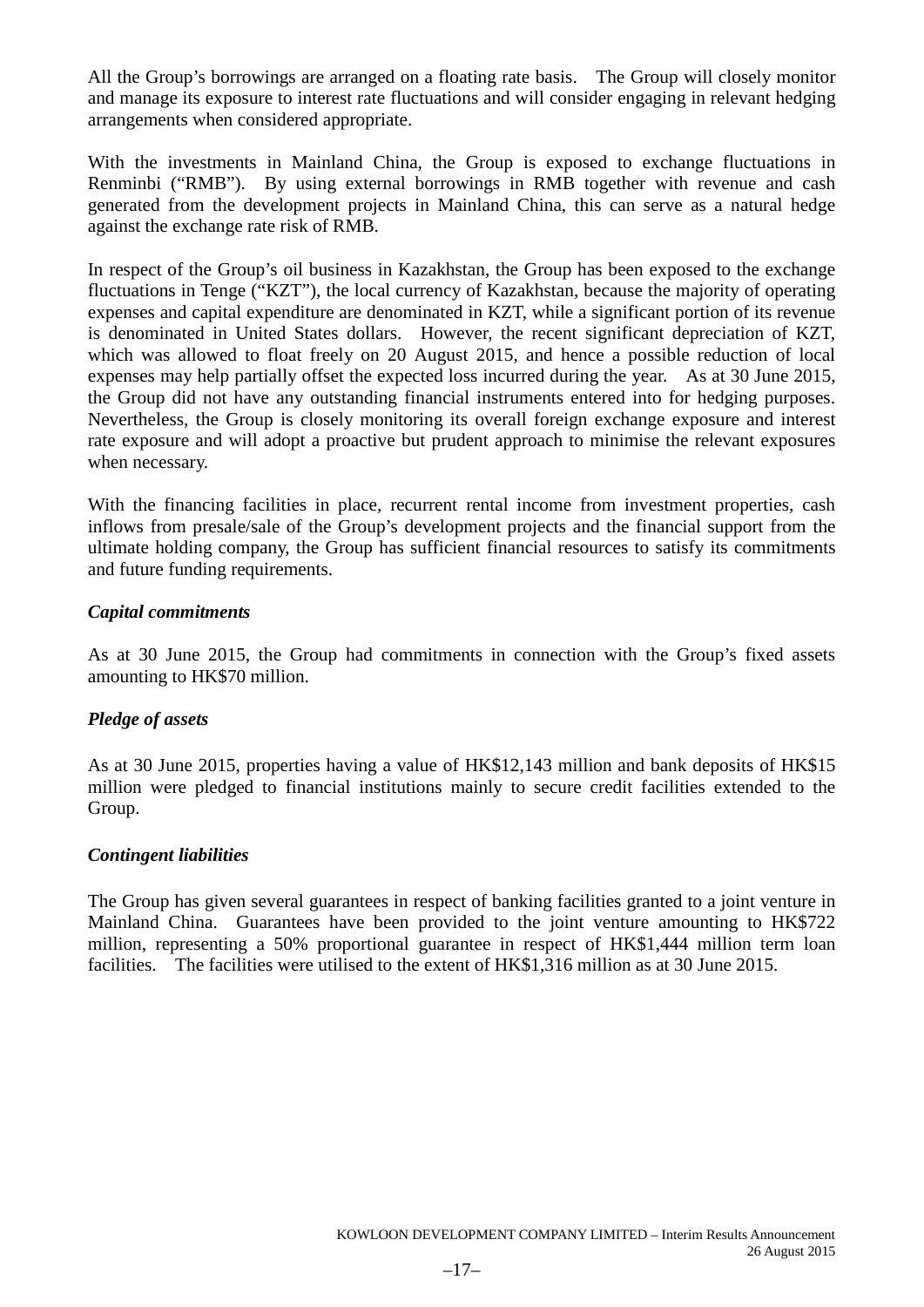### **OTHER INFORMATION**

### *Review of Interim Results*

The Audit Committee of the Company has reviewed the unaudited interim financial statements of the Group for the six months ended 30 June 2015. The Group's independent auditor, KPMG, has conducted a review of the interim financial statements in accordance with Hong Kong Standard on Review Engagements 2410 "Review of interim financial information performed by the independent auditor of the entity" issued by the Hong Kong Institute of Certified Public Accountants.

### *Compliance with the Corporate Governance Code*

During the six months ended 30 June 2015, the Company has complied with all code provisions as set out in the Corporate Governance Code contained in Appendix 14 to the Rules Governing the Listing of Securities on The Stock Exchange of Hong Kong Limited (the "Listing Rules"), with the exception of Code Provisions A.2.1 and A.6.7 as explained below:

### Code Provision A.2.1

Mr Or Wai Sheun, the Chairman, has performed the combined role as the chairman and the chief executive taking charge of the overall operations of the Group. The reason for deviation from the code provision was disclosed in the 2014 Annual Report.

### Code Provision A.6.7

All Non-executive Directors and Independent Non-executive Directors attended the Annual General Meeting of the Company held on 27 May 2015 (the "AGM"), other than two Independent Non-executive Directors who were unable to attend the AGM as they had other business engagements at the time.

### *Purchase, Sale or Redemption of the Company's Listed Securities*

Neither the Company nor any of its subsidiaries has purchased, sold or redeemed any listed securities of the Company during the six months ended 30 June 2015.

### *Closure of Register of Members*

The Register of Members of the Company will be closed from Monday, 2 November 2015 to Tuesday, 3 November 2015, both dates inclusive. During which period, no transfer of shares will be registered. In order to qualify for the interim dividend, all transfer forms accompanied by the relevant share certificates must be lodged with the Company's share registrar, Computershare Hong Kong Investor Services Limited, at Rooms 1712-1716, 17th Floor, Hopewell Centre, 183 Queen's Road East, Wanchai, Hong Kong for registration not later than 4:30 pm on Friday, 30 October 2015.